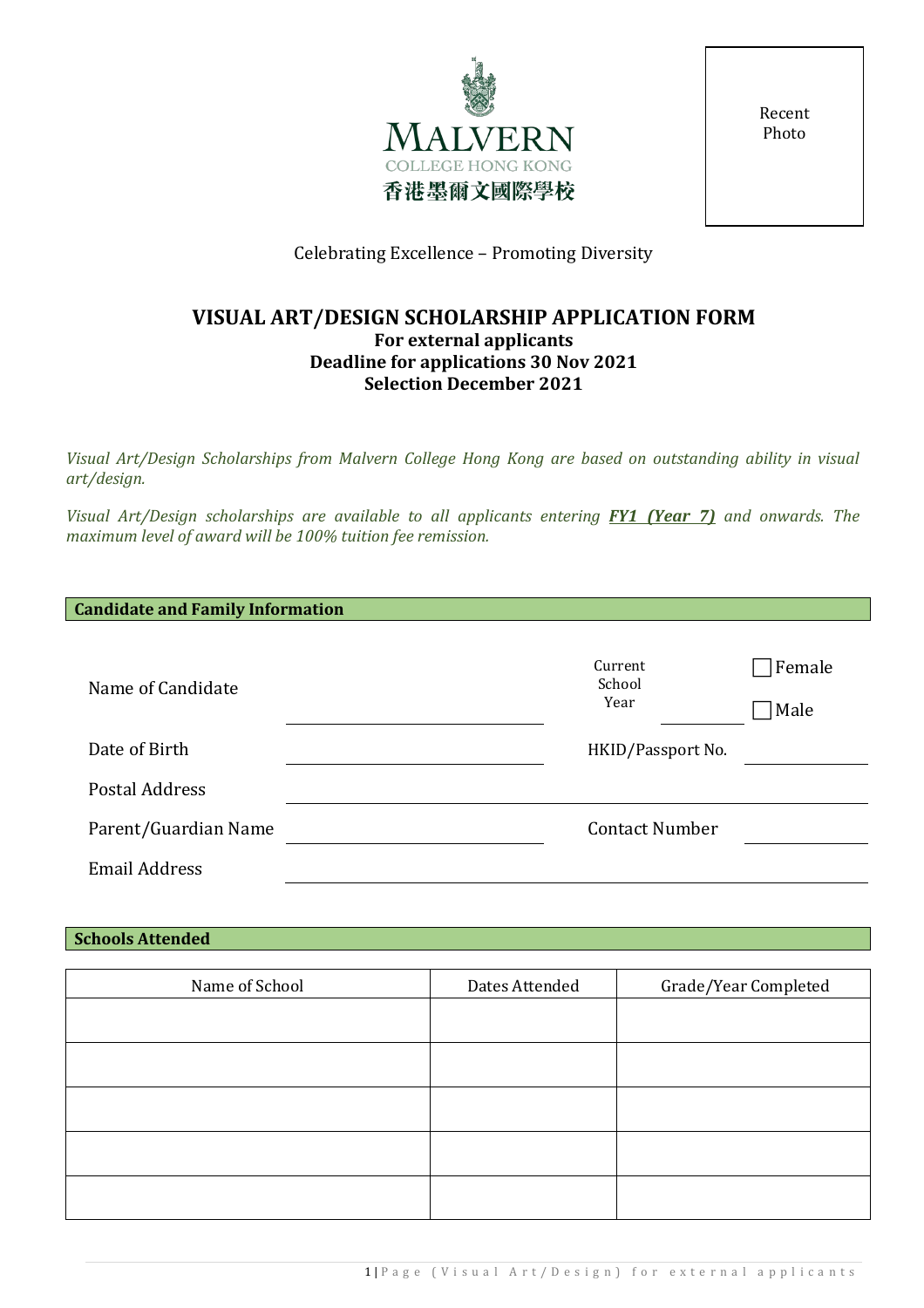It is expected that the following sections will be completed by the scholarship applicant.

## **Creative Experiences**

Briefly describe the creative activities you have been involved in, both in school and in your community, including volunteer projects, partnerships, workshops with artists and designers and art or design exhibitions. What have you learnt from these experiences?

Please continue on an additional sheet if necessary.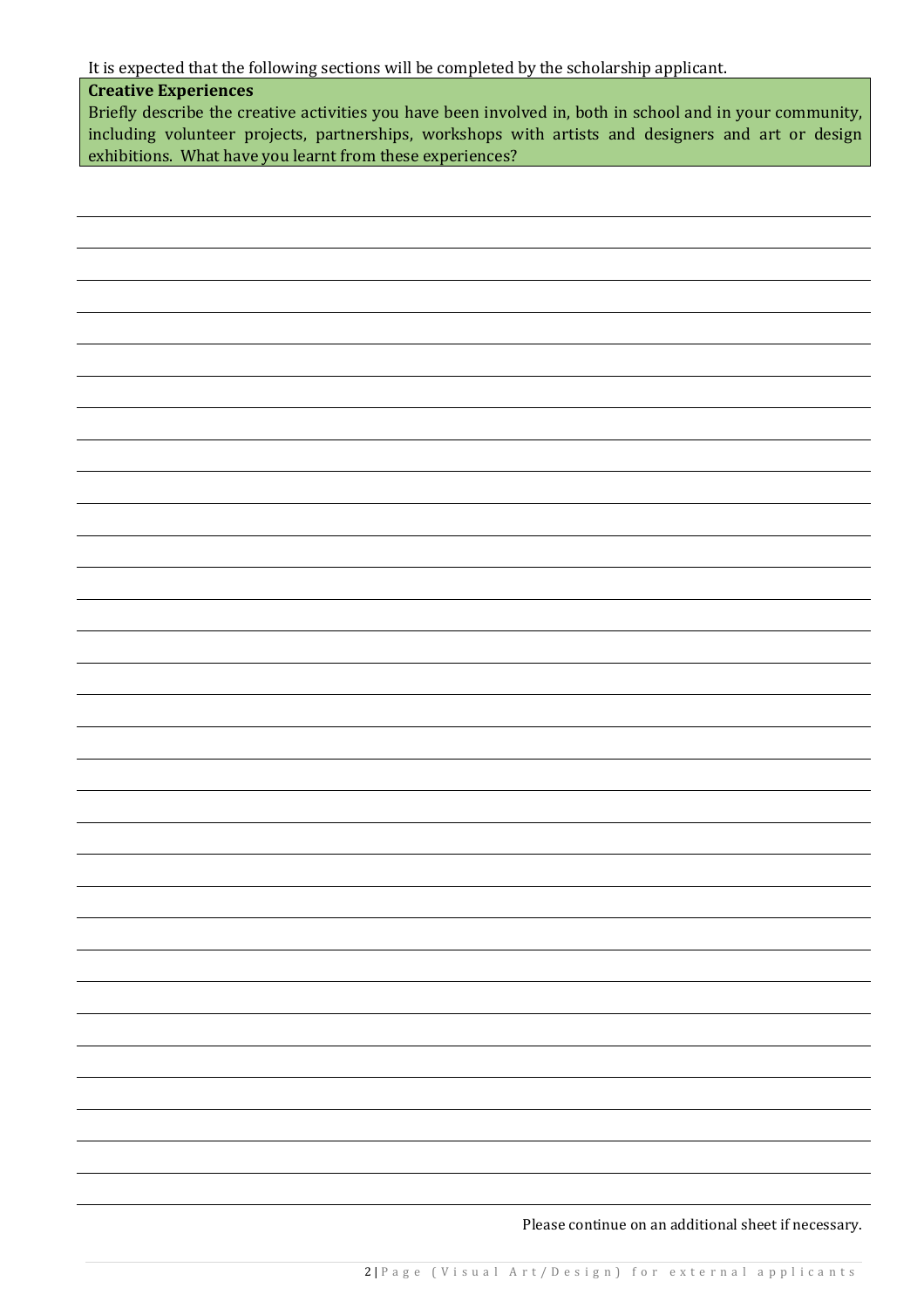### **Achievements and Awards**

List any of your past and present achievements including contributions, honours, art/design awards and any other demonstrations of your overall creativity (both inside and outside of school). Include any links to your creative work.

**Visual Art/Design at Malvern College**

If you were nominated for an Visual Art/Design Scholarship, how would you contribute to school life and inspire others?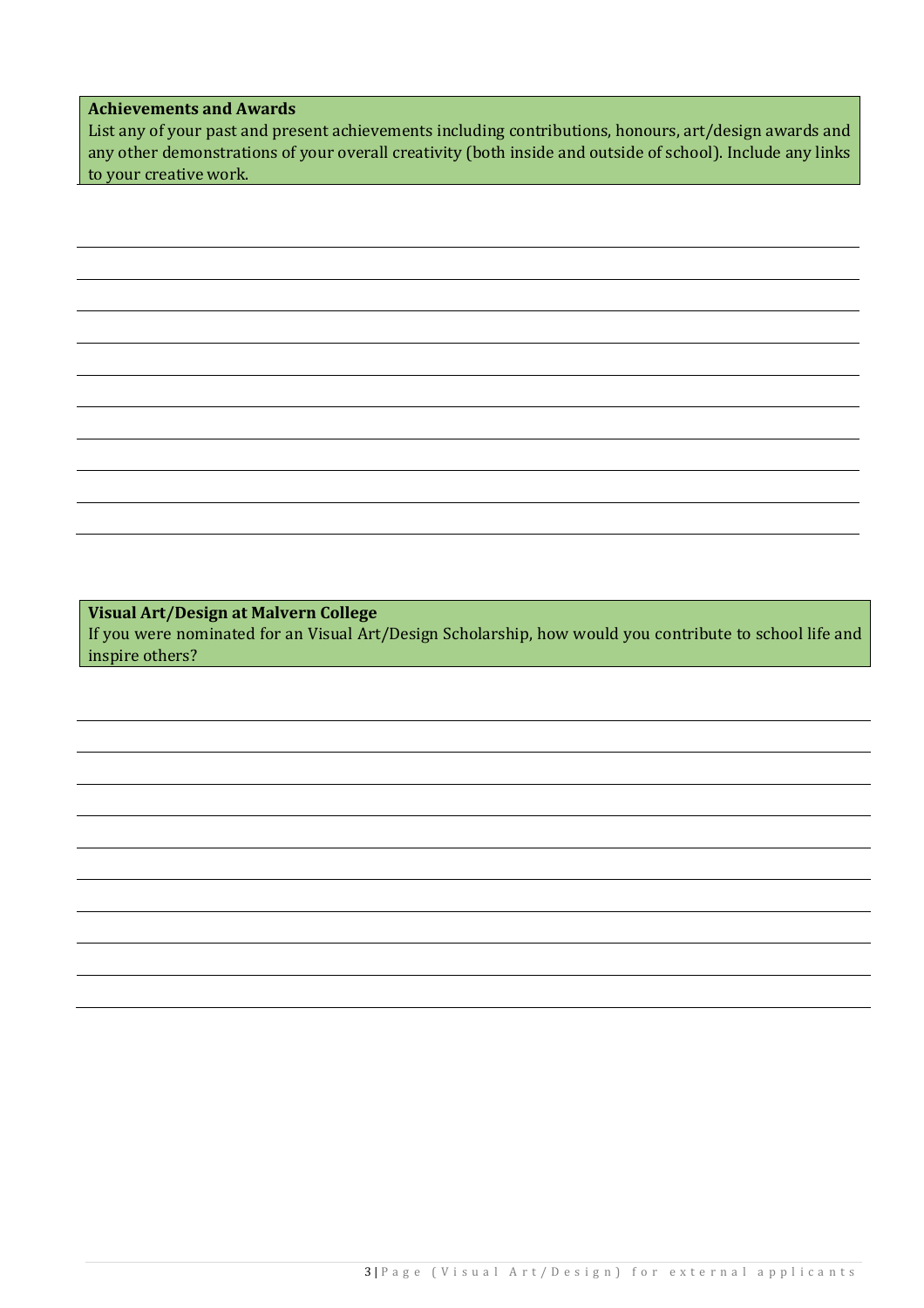### **General Selection Criteria**

- Quality of the Application
- One Mentor Recommendation
- School Reports
- Portfolio
- Interview (short-listed candidates only)

#### **Annual Review**

There will be an annual review of the scholarship awarded. On the basis of satisfactory progress being made and a strong contribution to MCHK, scholarships generally continue until the next appropriate educational stage (i.e. end of PYP or MYP programmes)

#### **Timeline**

Application Deadline: 30th November 2021<br>Interviews (short-listed candidates only): 1st-7th December 2021 Interviews (short-listed candidates only): Scholarships Announcement Date: Mid December 2021

## **How to Apply for an Visual Art/Design Scholarship**

Applicants are required to submit the following information:

### **1. Application Form**

The application form must be completed in full.

## **2. One Passport-sized Photo on the application form**

### **3. School Reports**

A copy of your past two years of school reports.

## **4. Portfolio (please submit a thumb drive/USB)**

- The candidate should provide a variety of their best work in traditional or digital form
- Work may come from the various stages in the creative cycle (final products, final pieces, sketchbooks as well as work that charts the development of creative ideas)
- Selection and presentation are important, but should not involve huge expense
- Include some work that has been produced independently, outside of school, perhaps during an extended school holiday
- Please submit 6-10 images of pieces of your best work and submit the images on a USB
- The photographs you produce can be in a **"jpeg"** or **"tiff"** format
- Please note that the portfolio USB will not be returned to the candidate after the process